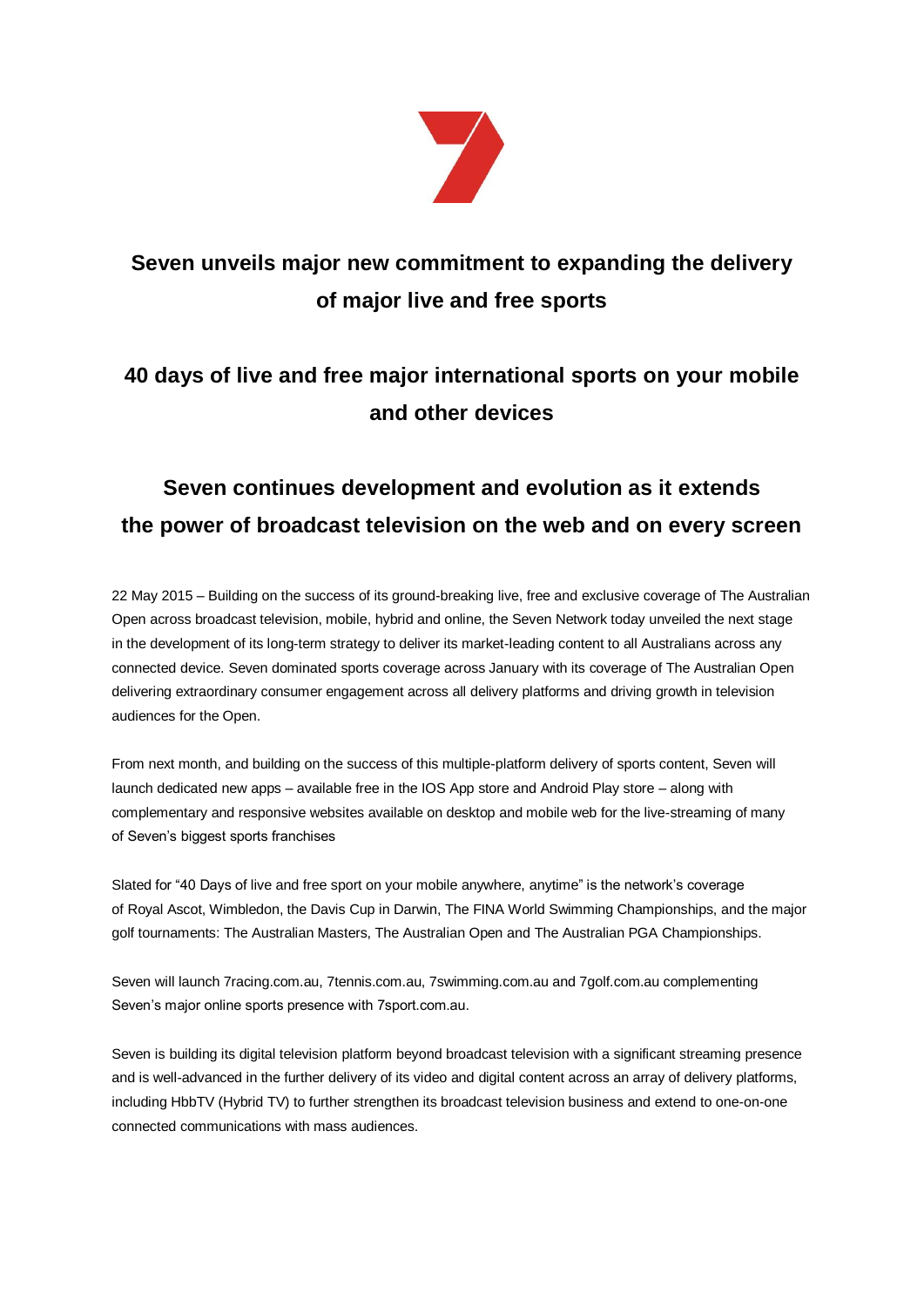Clive Dickens, Seven's Chief Digital Officer, said: "This is an exciting development for our business, our Australian audiences and our marketing partners. Seven West Media has some of the most successful consumer brands and franchises and these new live and free sports products underline our focus on the delivery of our market-leading content anywhere, anytime to the biggest audiences

"Mobile is no longer the second screen, increasingly for some it's "the screen". The Australian Open was a bold step for our business. It reinforced our commitment to our new mobile venture – 40 days of free and live sport on your mobile. We will bring the live and free sports action to you, you will never miss a moment, and it is television in your pocket. It is where we are heading as a content company as mobile extends the reach of television outside the home or primary device and it's happening now," Mr Dickens said.

During The Australian Open, Australian audiences were able not only choose between matches on Seven and 7TWO, they also had the option of watching one of sixteen matches during the day and three at night through Hybrid TV on smart TVs, mobile, tablet and IOT\* devices. Over 1.2 million Australians chose to stream the Australian Open Series on digital platforms, with one third of our Australian Open audience accessing our tennis content on digital platforms every day. There were over 4.4 million streams, 80 per cent of which were live streaming, and over 23 million page views during the Australian Open Series, with a social reach of over 2 million Australians.

Kurt Burnette, Seven's Chief Revenue Officer, said: "Television is evolving rapidly and Seven is acknowledged as leading the market in innovation in the delivery of our content to our audiences and driving greater engagement across all of our platforms. The 40 Days of Sport project builds on our reputation for delivery of our content to our audiences and broadening opportunities for our marketing partners."

Saul Shtein, Seven's Head of Sport, said: "We are building the platforms to drive our future. Our major sports franchises deliver to our business an extraordinary opportunity to drive home our leadership as we broadcast many of the world's best sports across our broadcast television and digital platforms, and increasingly deliver content on mobile."

\*The Internet of Things

#### **About Seven**

Seven is Australia's most-watched broadcast television platform. Seven – with three broadcast channels, Seven, 7TWO and 7mate - continues to lead in primetime, building on its market-leading performance over the past eight years. The network also dominates across breakfast and morning television.

The network is expanding its presence in media, driving its leadership in the creation of content and delivering that content anywhere, anytime to the biggest audiences. The company is expanding its presence in the further delivery of its video and publishing content beyond its three digital broadcast channels and across an array of platforms, including Hybrid Broadband Broadcast Television. Seven has also secured a major presence in subscription video on demand through its Presto joint venture with Foxtel.